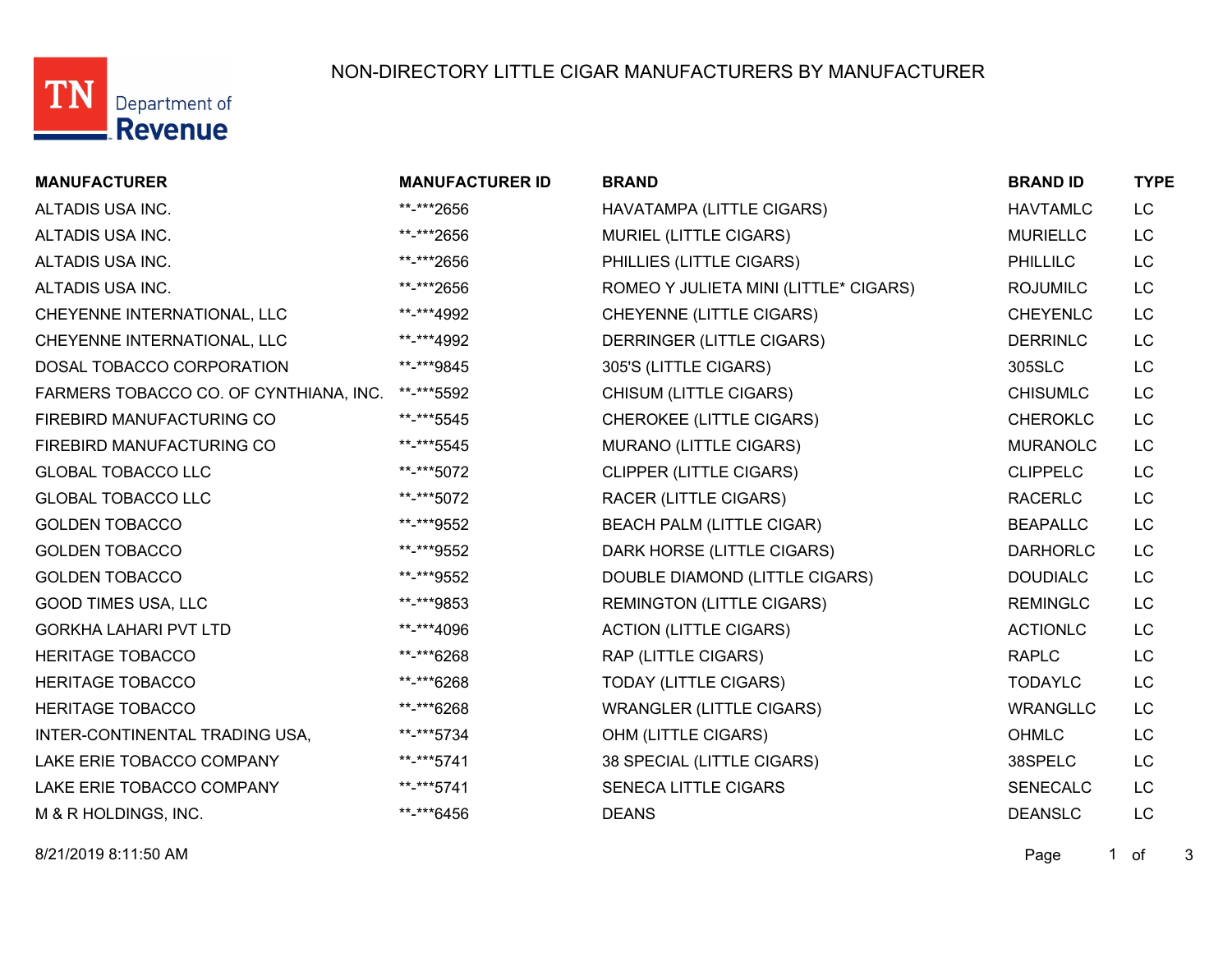| NORTH CAROLINA TOBACCO<br><b>MANUFACTURING LLC</b>           | **-***0646 | <b>GOLD RUSH (LITTLE CIGARS)</b>      | <b>GOLRUSLC</b> | <b>LC</b> |
|--------------------------------------------------------------|------------|---------------------------------------|-----------------|-----------|
| NORTH CAROLINA TOBACCO<br>MANUFACTURING LLC                  | **-***0646 | PRIME TIME (LITTLE CIGARS)            | <b>PRITIMLC</b> | LC        |
| NORTH CAROLINA TOBACCO<br><b>MANUFACTURING LLC</b>           | **-***0646 | SMOKER'S CHOICE (LITTLE CIGARS)       | <b>SMOCHOLC</b> | LC        |
| NORTH CAROLINA TOBACCO<br><b>MANUFACTURING LLC</b>           | **-***0646 | SPARROW (LITTLE CIGARS)               | SPARROLC        | LC        |
| OHSERASE MANUFACTURING, LLC                                  | **-***6967 | <b>IGNITE (LITTLE CIGARS)</b>         | <b>IGNITELC</b> | LC        |
| P T DJARUM                                                   | **-***2592 | <b>DJARUM (LITTLE CIGARS)</b>         | <b>DJARUMLC</b> | LC        |
| P T DJARUM                                                   | **-***2592 | DREAMS (LITTLE CIGARS)                | <b>DREAMSLC</b> | LC        |
| PREMIER MANUFACTURING, INC.<br>(QUALIFIED UNDER ASSUMED NAME | **-***3251 | 1839 (LITTLE CIGARS)                  | 1839LC          | LC        |
| PREMIER MANUFACTURING, INC.<br>(QUALIFIED UNDER ASSUMED NAME | **-***3251 | 1839 (LITTLE CIGARS)                  | 1839LC          | LC        |
| PREMIER MANUFACTURING, INC.<br>(QUALIFIED UNDER ASSUMED NAME | **-***3251 | SMOKER FRIENDLY (LITTLE CIGARS)       | <b>SMOFRILC</b> | LC        |
| PREMIER MANUFACTURING, INC.<br>(QUALIFIED UNDER ASSUMED NAME | **-***3251 | SMOKER FRIENDLY (LITTLE CIGARS)       | <b>SMOFRILC</b> | LC        |
| PREMIER MANUFACTURING, INC.<br>(QUALIFIED UNDER ASSUMED NAME | **-***3251 | TRAFFIC (LITTLE CIGARS)               | <b>TRAFFILC</b> | LC        |
| PREMIER MANUFACTURING, INC.<br>(QUALIFIED UNDER ASSUMED NAME | **-***3251 | <b>TRAFFIC (LITTLE CIGARS)</b>        | <b>TRAFFILC</b> | LC        |
| PREMIER MANUFACTURING, INC.<br>(QUALIFIED UNDER ASSUMED NAME | **-***3251 | <b>WILDHORSE (LITTLE CIGARS)</b>      | <b>WILHORLC</b> | LC        |
| PREMIER MANUFACTURING, INC.<br>(QUALIFIED UNDER ASSUMED NAME | **-***3251 | <b>WILDHORSE (LITTLE CIGARS)</b>      | <b>WILHORLC</b> | LC        |
| RG LOGISTICS, INC.                                           | **-***2770 | <b>RRR FILTERED CIGARS</b>            | <b>RRRLC</b>    | LC        |
| ROUSECO, INC.                                                | **-***4582 | <b>GOLDEN HARVEST (LITTLE CIGARS)</b> | <b>GOLHARLC</b> | LC        |
| S & M BRANDS, INCORPORATED                                   | **-***1410 | LEX12 (LITTLE CIGARS)                 | LEX12LC         | <b>LC</b> |
| SCANDINAVIAN TOBACCO GROUP LANE LTD.,<br>INC.                | **-***5575 | CAPTAIN BLACK (LITTLE CIGARS)         | <b>CAPBKLC</b>  | LC        |
| SCANDINAVIAN TOBACCO GROUP LANE LTD.,<br>INC.                | **-***5575 | TALON (LITTLE CIGARS)                 | <b>TALONLC</b>  | LC        |
| SCANDINAVIAN TOBACCO GROUP LANE LTD.,<br>INC.                | **-***5575 | WINCHESTER (LITTLE CIGARS)            | <b>WINCHELC</b> | LC        |
| SENECA MANUFACTURING CO                                      | **-***1077 | <b>NECTAR (LITTLE CIGARS)</b>         | <b>NECTARLC</b> | LC        |

8/21/2019 8:11:50 AM Page 2 of 3